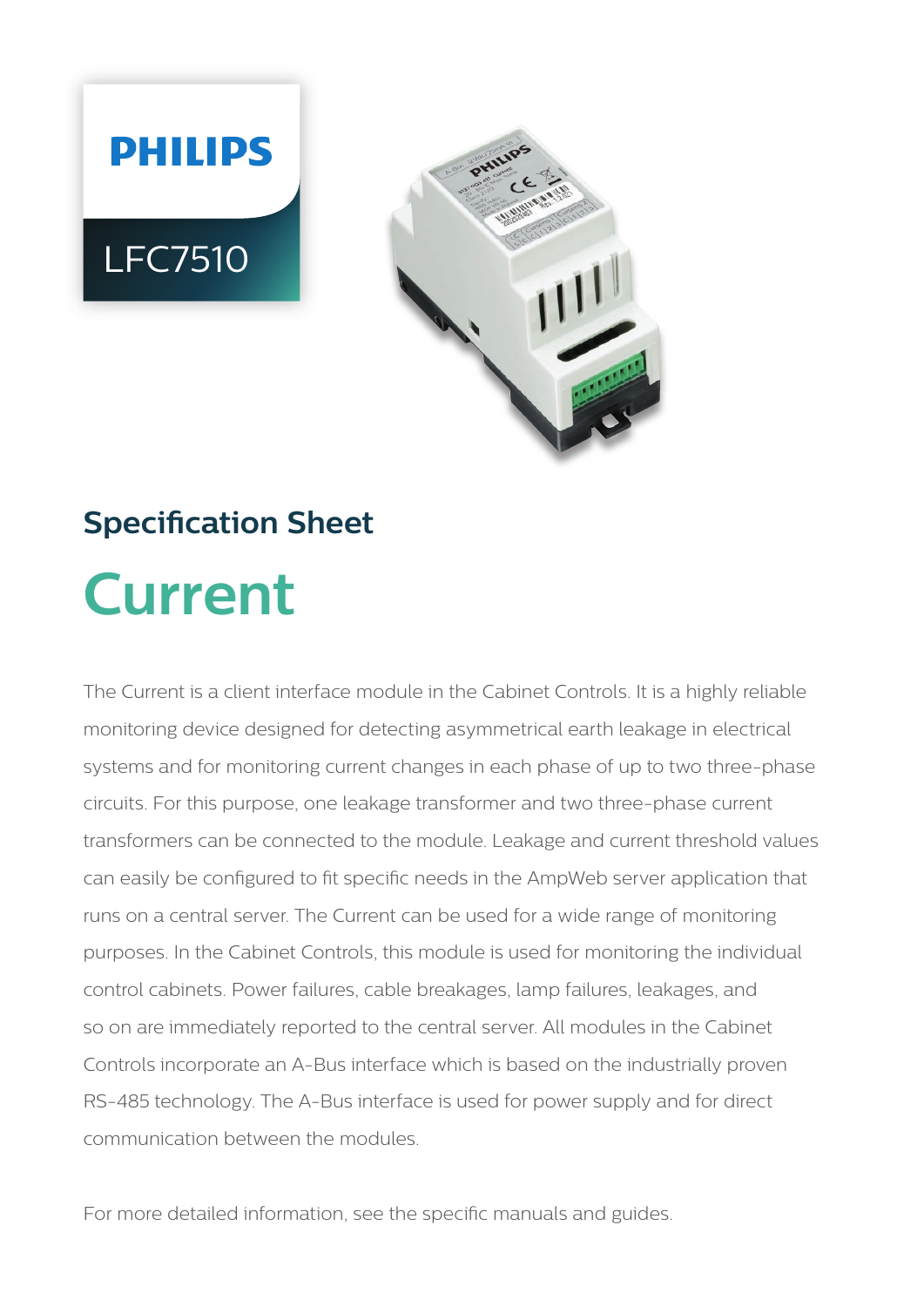# **LFC7510**

## **Dimensional drawing**



# **Functionality**

| Communication  | A-Bus two-way communication with<br>A-Bus masters (the SCU).                                                                                                                                                                                                                          |
|----------------|---------------------------------------------------------------------------------------------------------------------------------------------------------------------------------------------------------------------------------------------------------------------------------------|
| Auto discovery | The module is automatically discovered by<br>the SCU. In case a module is disconnected<br>from the SCU, this is reported to the server<br>application, and the module is listed as<br>missing.<br>If the module is reconnected to the SCU<br>or another SCU, it will be rediscovered. |
| I FD           | Status LED (green): indicates whether the<br>A-Bus is up and running.                                                                                                                                                                                                                 |

# **Functional specifications**

| $A - B \cup S$                         | A-Bus client module, check SCU<br>specification for details.                       |
|----------------------------------------|------------------------------------------------------------------------------------|
| Leakage current                        | Input range: 1 to 15 mA, rel. accuracy: $\pm$ 0.3%<br>FSD, abs. accuracy ± 5% FSD. |
| Sensor input                           | Detection range: 170 to 1000 mA.<br>Use with LCU7591 Leak Coil only.               |
| 3-phase                                | Input range: 1 to 100 mA, rel. accuracy: 0.3%<br>FSD, abs. accuracy ± 5% FSD.      |
| Current sensor<br>input(s)             | Detection range: 5 to 65 A.<br>Use with LCU7590 3-Phase Coil only.                 |
| Measurement<br>type                    | RMS, mean, peak                                                                    |
| Frequency range $\frac{1}{2}$ 50/60 Hz |                                                                                    |

## **Reliability & Maintainability**

| Software<br>upgrade             | The software on the Current can be<br>updated remotely from the central server.                                                                                                                                         |
|---------------------------------|-------------------------------------------------------------------------------------------------------------------------------------------------------------------------------------------------------------------------|
| Installation of<br>new software | New software is transferred without<br>interrupting the normal functionality of the<br>Current.<br>When the software has been transferred.<br>the integrity of the software is checked and<br>the software is installed |
| Self-test                       | A built-in self-test is performed after<br>power-up.                                                                                                                                                                    |
| Watchdog and<br>brown-out reset | Watchdog and brown-out reset ensure<br>that the system is up and running at all<br>times                                                                                                                                |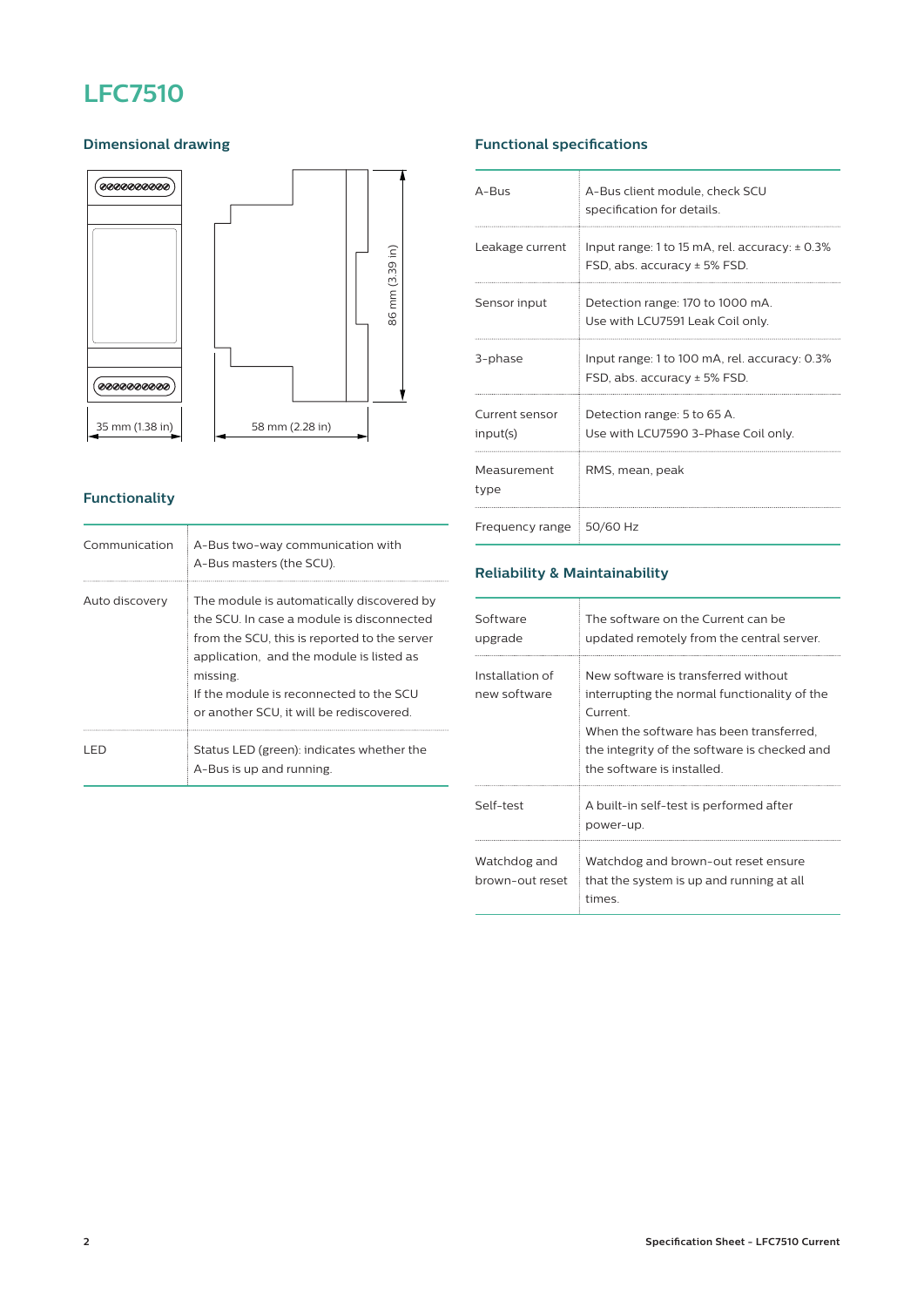#### **Installation**

The Current should be protected from dust and water, preferably by enclosing the system in a metal IP class 65 (NEMA type 4) outdoor cabinet.

Use the Current with current transformers LCU7590 and LCU7591 only.

Use shielded cables, with the shield connected to GND (pins 5 and 10 for the A-Bus). If the use of shielded cables is not possible keep the cable length as short as possible, and avoid placement close to sources of interference, such as RF antennas and mains power lines.

| A-Bus cable                       | Use shielded twisted pair (2x2) cable<br>The Current can be connected to any<br>master module in the Cabinet Controls.<br>(the SCU). Double connections on the<br>A-Bus makes daisy-chaining of the<br>signals easy. For detailed information,<br>see wiring diagrams. |
|-----------------------------------|------------------------------------------------------------------------------------------------------------------------------------------------------------------------------------------------------------------------------------------------------------------------|
| A-Bus cable length                | $=$ < 3 m (10 ft)                                                                                                                                                                                                                                                      |
| Switch connection<br>cable length | $<$ 3 m (10 ft)                                                                                                                                                                                                                                                        |
| Switch connection<br>cable        | Use copper conductors only and wires<br>rated of 65 °C (149 oF) minimum.                                                                                                                                                                                               |

#### **Wiring**



#### **Current and leakage sensor connection**

Terminals: 0.5 mm2 (AWG 20)

#### C **Attention**

Make sure all sensor wires are connected and don't leave wires of the sensors floating! Never connect the sensor wires while mains is connected!